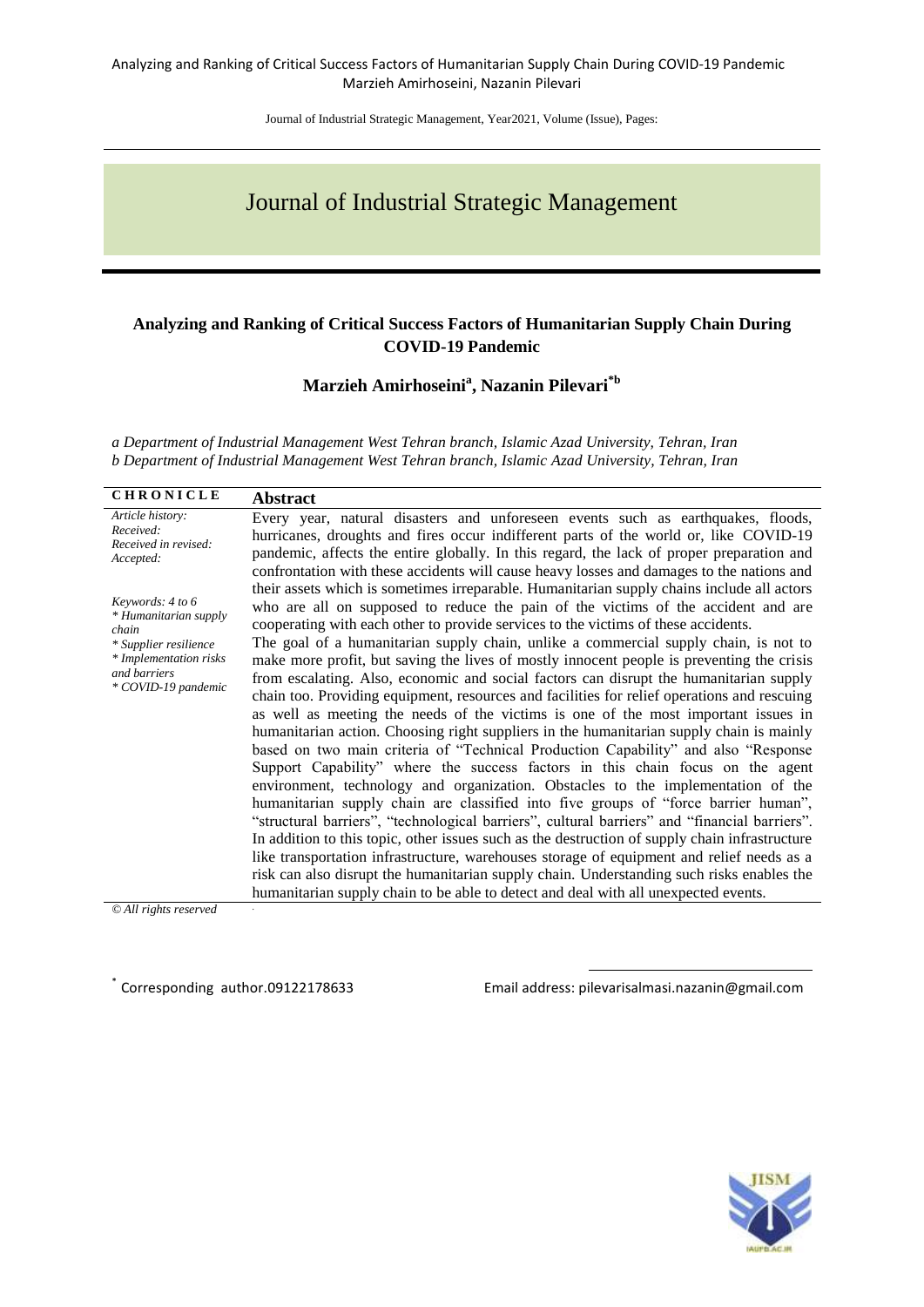# **Introduction**

Historically, there have been events and crises that may not have been so widespread, but the number of floods, earthquakes, terrorist attacks, strikes, protests and infectious diseases are rising continuously. The world in the recent decades did not meet such a widespread and integrated crisis and currently, the shortcomings of various sectors and industries are identified in the crisis. The supply chains weaknesses are appeared in a different feature, more than anything else in shortage of materials and consumer and health needs of the people, and this issue made experts thinking of issues related to humanitarian supply chains.

The nature of natural disasters is such that response to them must be done in a short time. In order to achieve these goals, the humanitarian supply chain is a key Environment in which any improvement can achieve effective results (Ahmad Jafarnejad, Hamid Hashemi Patrodi and Hamidreza Talaie, 1396). The environmental issue as well as speed, variety, flexibility and integration in production line come along with customer relationship and mass customization concept should come to light in today's research study (Pilevari,2008). As the external environment is changing day by day, they need to be even more prepared and increase their capabilities. Unfortunately, most producers face a supply crisis due to a weakness in their resource strategy, a weakness that should have been covered up years ago. We are now in a different situation with regard to the COVID-19 pandemic. On the one hand, the main and secondary suppliers of the humanitarian supply chain, who themselves are involved in the limitations and disorders caused by this new virus and sometimes are not able to respond; and on the other hand, the number of people who need help is increasing day by day, and

also communication bridges and physical exchanges with many countries are stopped or disrupted due to health, religious, political, etc. Given that humanitarian supply chains in the COVID-19 pandemic are at risk, it has led to the formation of a concept called resilience in humanitarian supply chains.

The humanitarian supply chain includes a network of suppliers, manufacturers, distributors who assist in the supply of raw materials and transportation. Supply chain management is the process of planning, executing and controlling operations related to supply chain and relocation and inventory with the aim of minimizing costs and maximizing efficiency and profit. Due to the decline in production in different countries and the restriction of intercity travel, many problems in the supply chain of businesses has been created, so it is necessary to reduce the supply of raw materials through innovative measures. In other words, issues such as unpredictability of procurement, unpredictability of demand, unpredictability of the time and place of the accident are the most important challenges in the humanitarian supply chain. Therefore, we are always faced with uncertainty to provide equipment and facilities.

It should be noted that this new virus, by destroying small and medium-sized businesses, in addition to a serious blow to the economic structure of countries, has put millions of people in difficult economic conditions, even starving. People who are no longer able to cope with the situation and they cannot deal with it and really need help (Zheng, Chen & Zhang and Junru, 2021).

Suppliers should provide all materials in a good quality and condition, and also with a low-cost price. To come up with this importance, they need to understand, identify and classify the effective risks on the supply chain. In this article, while

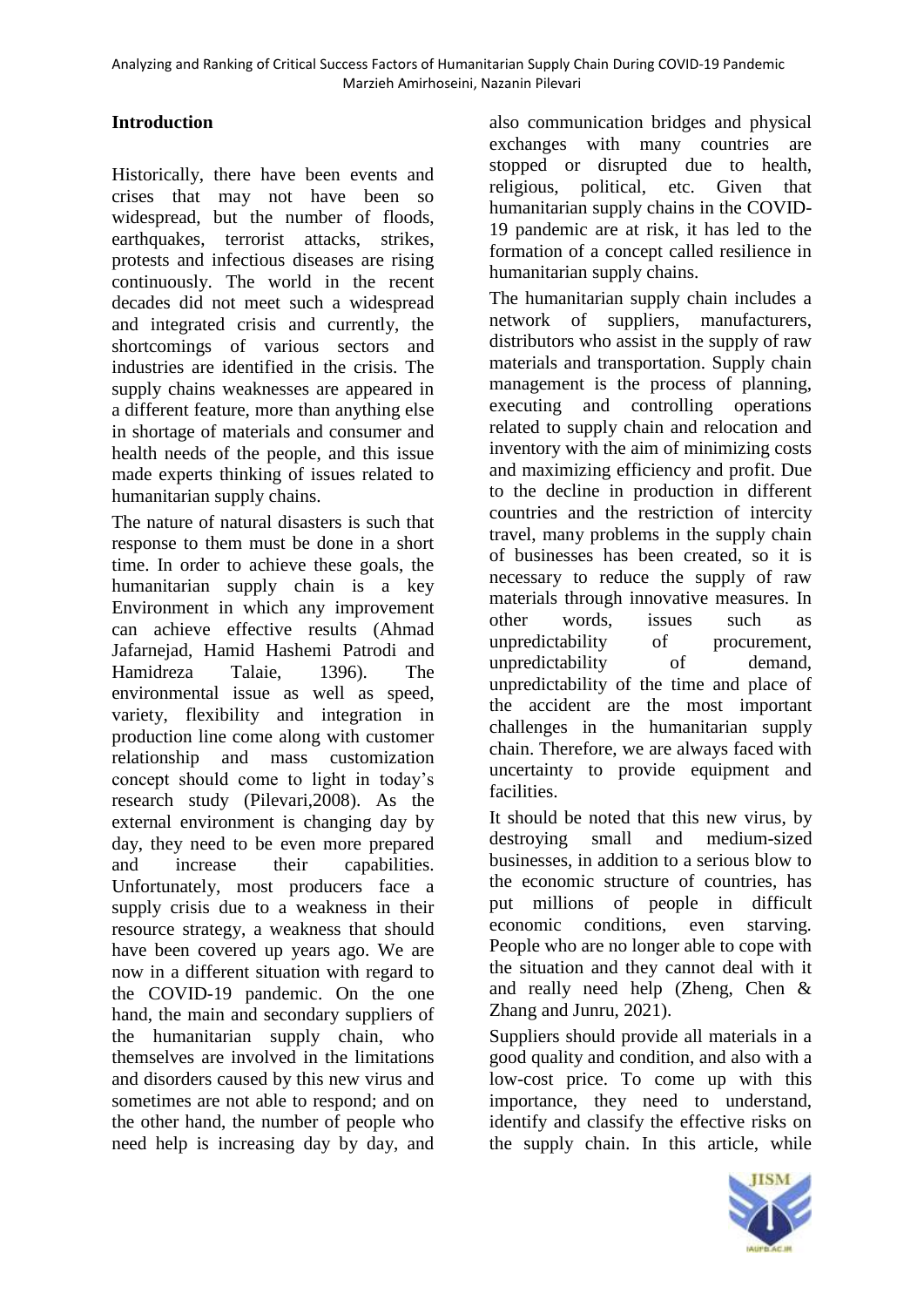explaining the concept of supply chain uncertainty, identifying supply chain risks and determining the severity of their effect, risk management in the supply chain is stated as one of the main tasks of management. In addition, other issues such as the loss of supply chain infrastructure such as transportation infrastructure, equipment storage depots and relief needs are also issuing that can disrupt the humanitarian supply chain.

Sometimes, despite the lack of damage to communication routes, due to the volume of traffic caused by the influx of people and relief forces to the Environment, the supply chain is practically disrupted and rescue operations will be hampered. Loss of communication infrastructure, deficiencies in the provision of human resources, financial constraints, government policies in providing relief to relief workers and affected people, environmental restrictions on access to affected Environment shortages in warehouses, religious and moral issues of the community Damaged and ultimately economic and social factors can disrupt the humanitarian supply chain.

# **2. Literature Review**

## **2.1. Humanitarian supply chain**

The humanitarian supply chain is a welldefined strategic and structured process that has four main phases: "Prevention", "Preparation", "Response" and "Reconstruction" (Schiffling and Piecyk, 2014). Humanitarian supply chain is a special type of supply chain with unique features that distinguishes it from commercial supply chains (Mohammadreza Sadeghi Moghadam, Hossein safari, Reza Barani Beyranvand, 1398). This supply chain is a special type of supply chain where task is to provide the basic needs for assistance in the right place and in the fastest possible time. Humanitarian supply chains consist of things beyond humanitarian organizations, so the subdivisions and links in this chain

are unique (Da Costa at all 2012). Operational Environment of the humanitarian supply chain include: Water supply, Health improvement and promotion; Food and nutrition assistance, Food security; Shelter, housing and nonfood items; Health services and medical care; Humanitarian access; Protection of individuals; Restore and reunite; Discharge; AIDS treatment; Psychological and behavioral help; Initial facilities; Initial support systems and Education.

Levy et al. define supply chain management as "a set of approaches used to effectively integrate suppliers, warehouses, and shopping malls. So that the goods are produced and distributed in the right volume and in the right place, in other words, the reduction of the extensive costs of the service system classifies the needs." This concept is called the Humanitarian Supply Chain when used for disaster relief operations (Iman Ghasemian Sahebi, Alireza Arab, Mohammadreza Sadeghi Moghadam, 2017). Flow (materials and information) in the humanitarian supply chain can be described as a multifaceted approach through international agencies and aid organizations, so that services and goods are provided by international and local agencies and delivered to recipients. Finally, Humanitarian Supply Chain management is essential to meeting and participating in multiple goals, often on a global scale, as fast as possible and capable in a short period of time (Cozzolino, A., 2012). Humanitarian supply chain in the academic literature refers to the process of planning, implementing and effectively controlling the flow of costs and information and storing the required goods and materials from the point of origin to consumption (Costa et all, 2012). The humanitarian chain requires a process to manage the flow of goods, information, and cash flow from suppliers to affected individuals (Cozzolino, A., 2012). The Humanitarian

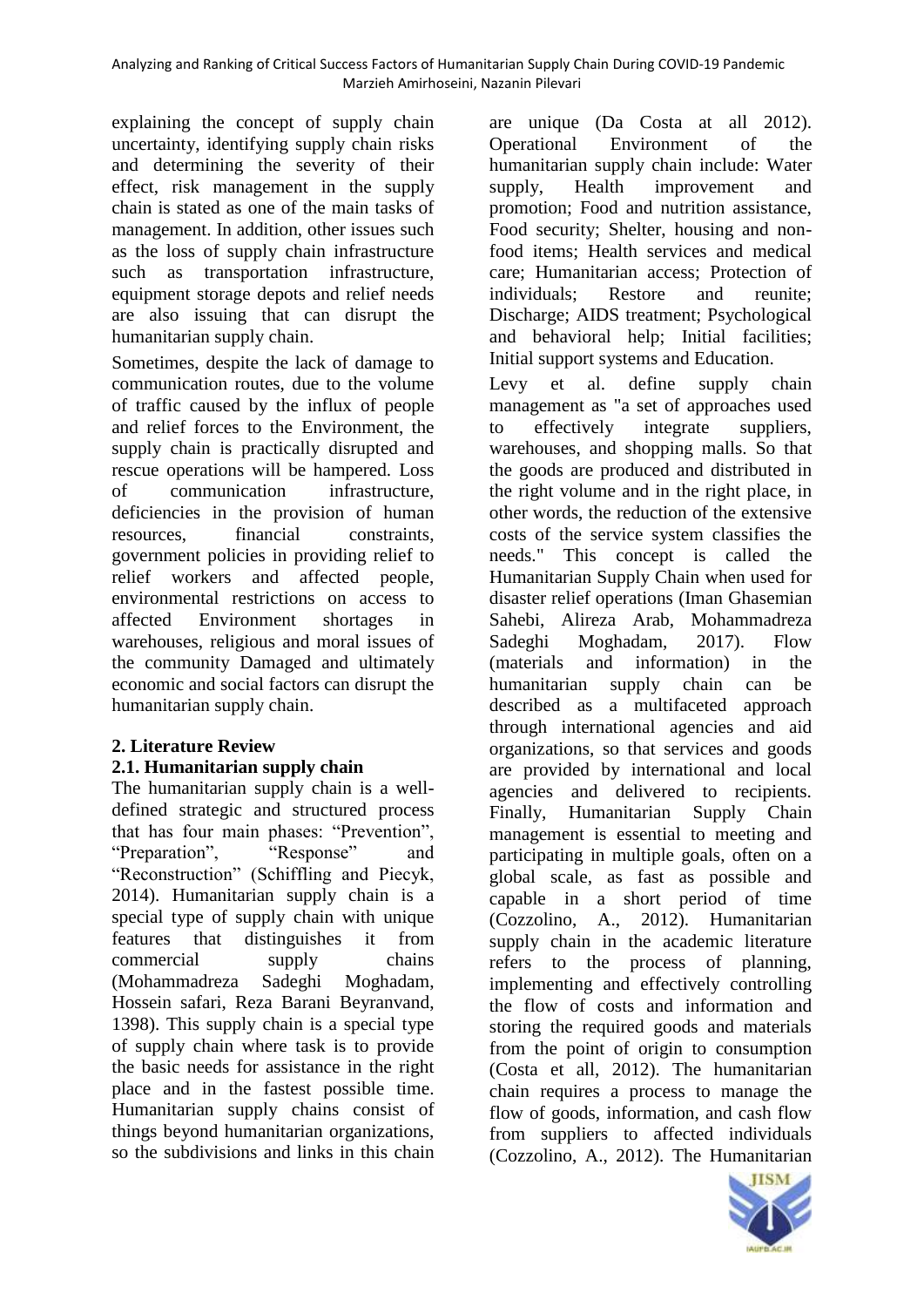| Supply Chain can be described as a |  |          |                  |     |
|------------------------------------|--|----------|------------------|-----|
| multifaceted                       |  |          | approach through |     |
| international                      |  | agencies | and              | aid |

organizations, so that services and goods are sourced from international and local agencies and delivered to recipients.

**Table 1.** A framework for the humanitarian aid supply chain (Chandra Prakaikul W., 2010)

| <b>Stages</b>                           | Activities                     | Approach                                          | Supply Chain<br>Strategy | <b>Key Factors</b>                                                                                                     |
|-----------------------------------------|--------------------------------|---------------------------------------------------|--------------------------|------------------------------------------------------------------------------------------------------------------------|
| <b>Before</b><br>the<br><b>Disaster</b> | Prevention and<br>preparedness | <b>Strategic Planning</b>                         | Pure                     | Collaboration, Coordination,<br>Resource Planning and<br>Knowledge Management                                          |
| <b>During</b><br>the<br><b>Disaster</b> | Response                       | Short-term Project<br>Management                  | Agile                    | <b>Information Management,</b><br>Demand Management, Supply<br>Management, Project<br><b>Implementation Management</b> |
| After the<br><b>Disaster</b>            | Reconstruction                 | Long-term Project<br>Management and<br>Completion | Pure                     | Collaboration, Coordination,<br>Resource Planning, Knowledge<br>Management, Continuous<br>Improvement                  |

## **2.2. Supplier Resilience**

The common definition of supply chain resilience is the ability of supply chain adaptation to prepare for unexpected events, respond to disturbances and improve them while maintaining continuity of operations at the desired level of dependence, connection and control of structure and performance (Ponomarov & Holcomb, 2009). Resilience is defined as the organizational capacity to survive, adapt, and grow in the face of change and uncertainty (Pettit et al, 2013). Resilience is the ability of a system to return to its original state or move after turbulence to a new and more desirable state in which demand is a combination of flexibility and adaptability (Kristianto et al, 2014). Supply chain resilience is defined as the identification and analysis of supply chain vulnerabilities to potential disruptions and the effort to identify and strengthen resilience capabilities against vulnerabilities.

Since the supplier has an important role in the supply chain, if faced with risk and disruption, it will have detrimental and significant effects on the supply chain, so it seems necessary to study these conditions. The common definition of supply chain resilience is the ability of supply chain adaptation to prepare for unexpected events, respond to disturbances, and recover from them while maintaining continuity of operations at the desired level of dependence, connection, and control of structure and performance (Ponomarov & Holcomb, 2009). Resilience is a separate source of sustainable competitive advantage for suppliers. The ability of suppliers to manage risk, is the ability to respond better to disturbances than competitors, which shows the very nature of supplier resilience (Mohamad Hosein Kabgani And Hamid Shahbandarzadeh, 1398).

The selection of a supplier as one of the complex and multifaceted measures in the supply chain is vulnerable, therefore the importance of resilience in reducing vulnerability, determining the effective factors and explaining the structural relationships of these factors is essential for selecting a resilient supplier. Supply chain resilience emphasizes risk management throughout the chain and covers a wide range of issues such as troubleshooting, risk reduction, and supply chain recovery (Kleindorfer, Paul R., and Germaine H. Saad. 2005). Savik in 2013, using mixed integer programming

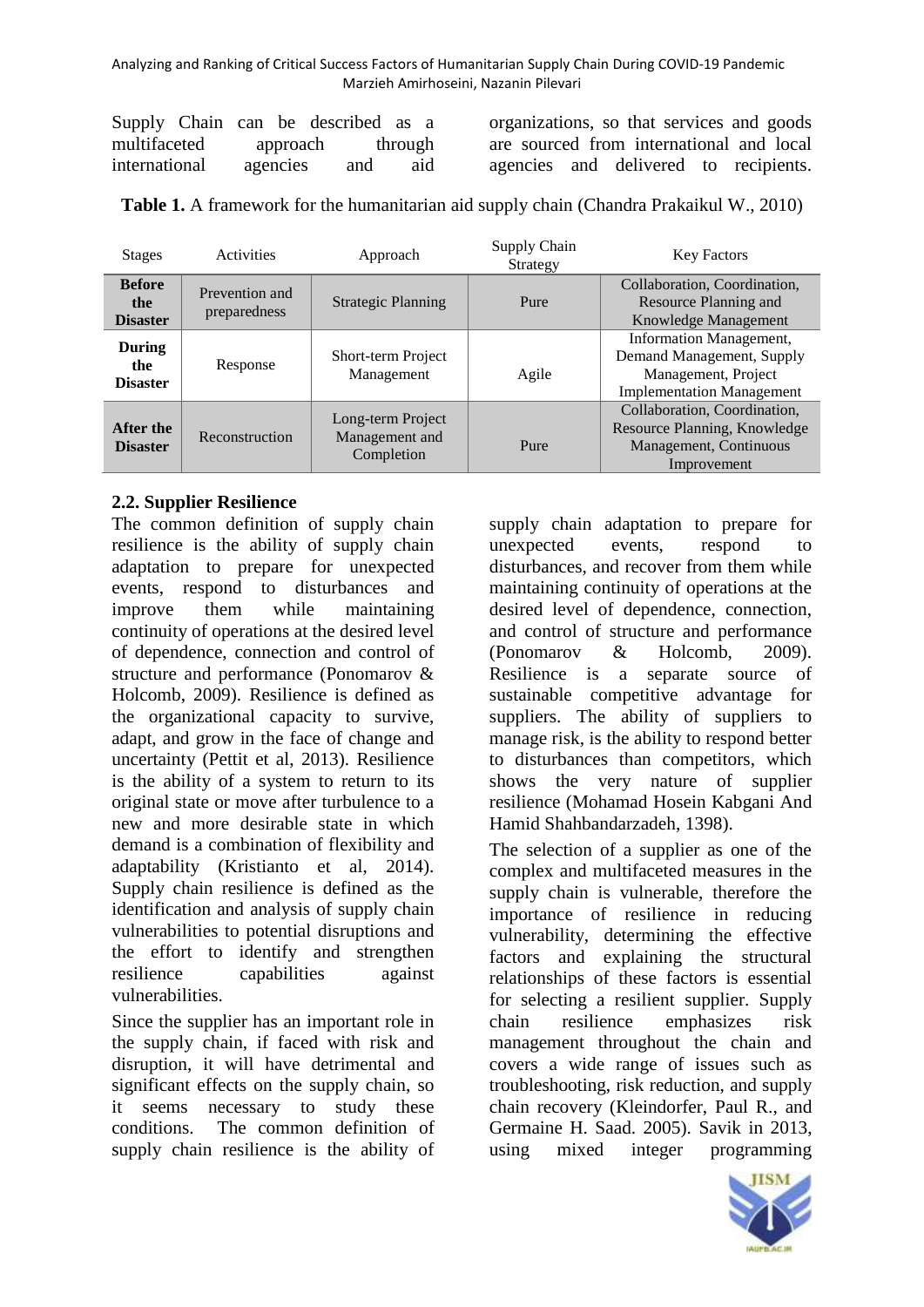modeling, evaluated and selected suppliers in the presence of supply chain disruptions and assigned orders to selected suppliers. Research variables consist of number of parts purchased from each supplier, capacity of each supplier, cost of deficiency per unit, ordering cost, expected breakdown rate price, total demand, level of reliability, local disruption for the supplier and the probability of disruption It was a world for suppliers. It also aimed to minimize expected costs and research constraints, including capacity constraints and supplier selection policies, and risk constraints. To show the efficiency of the proposed model, he used a numerical example and the results showed that the probability of supply chain disruption is the most important factor for allocating orders to suppliers and a diverse supply base can reduce the consequences of disruption risks (Sawik,2013).

Supplier resilience assessment indicators include; "Visibility", "Collaboration", "Flexibility", "Agility", "Speed", "Vulnerability", "Project and Development", "Awareness of Technological Risks and Capabilities", "Risk Management Culture", "Safety", "Supply Chain Structure", "Adaptability", "Trust", "Risk Sharing and Income", "Sustainability", "Financial Strength", "Knowledge Management", "Information Sharing", "Redundancy", "Complexity", "Latency", "Distance", "Contingency Planning", "Demand Management" and "Human Resource Management" are the right supplier choices.

The selection of a resilient supplier in the supply chain is based on two main criteria: production-technical capability as well as response-support capability.

## **2.2.1. Production-technical capability**

These factors include metrics that can help an organization gain more competitive advantage over its competitors. Flexibility in policy production is a relatively new policy used today by successful companies to develop and increase competition. Also, the ability of the organization to identify the types of risks in the supply chain, such as the risk of economic factors of an organization that is affected by macroeconomic variables in its operating environment, can have a significant impact on the performance of a firm.

## **2.2.2. Response-support capability**

Intensified competition has increased the support of most organizations for R&D activities throughout their supply chain. Organizations must improve the quality and safety of products throughout their supply chain so that their customers are willing to buy goods. Therefore, planning and using environmentally friendly technology as well as the use of green raw materials in supply chain processes that cause less damage to the environment and the production of environmentally friendly products can increase the competitive advantage of the organization.

| <b>Table 2.</b> Criteria and sub-criteria for selecting suppliers (Kabgani And |
|--------------------------------------------------------------------------------|
| Shahbandarzadeh, 1398)                                                         |

| Main criteria                          | Sub-Criteria                            |  |  |
|----------------------------------------|-----------------------------------------|--|--|
|                                        | Quality                                 |  |  |
|                                        | Price                                   |  |  |
| <b>Production-technical Capability</b> | Flexibility                             |  |  |
|                                        | Chain Risk Control                      |  |  |
|                                        | Chain Safety                            |  |  |
|                                        | Transparency of Activities in the Chain |  |  |
| <b>Response-support Capability</b>     | <b>Green Activities</b>                 |  |  |
|                                        | Research & Development                  |  |  |

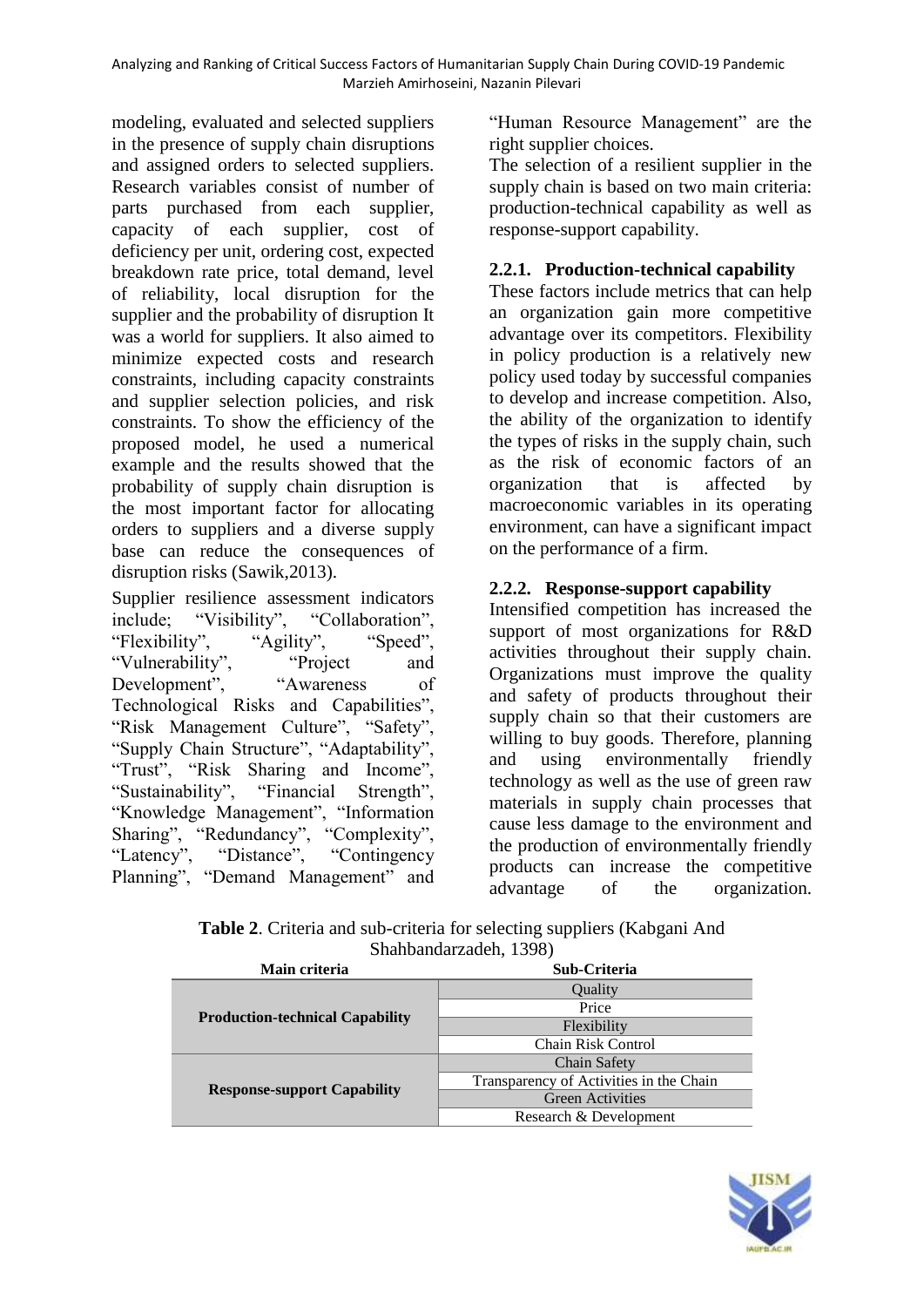#### **2.3. Risks and obstacles to implementation 2.3.1. Risks in the humanitarian supply chain**

internal risks that arise from the supply chain network and include supply risk, demand risk, and process risk. Second, the external risks that enter the supply chain network, such as international terrorism, natural diseases such as SARS, and everything that arises from the interactions between the supply chain network and the environment (GOH, M. 2007).

Risk management begins with the correct identification and assessment of risk and continues with the appropriate and timely response of disks. In fact, efficient risk management reduces network vulnerability by building a flexible supply chain against change (Bogataja, D. and Bogataj, M., 2007).

Supportive and humanitarian activities face short-term uncertainties, such as demand for a product or set of goods. Risks in relation to the tactical level are very different from long-term plans, the tactical level and the costs imposed as a result can be calculated and predicted, while the risk at the level of long-term plans due to the phenomenon of uncertainty is much higher and even has

Risk in the sense of supply chain is related to the processes of production, transportation and delivery of goods on demand. Supply chain risk was generally divided into two categories: First, the

There are different forms. From different perspectives, supply chain risk management can be considered from both operational and strategic perspectives. From an operational perspective, risk management is responsible for the risks associated with the procurement tasks that support production. From a strategic perspective, risk management requires strategies and methods. In order to identify the benefits of strategic risk management and the opportunities arising from timely response to risks and hazards (Yeo, K., 1995).

Among the types of risks in the humanitarian aid supply chain are "suppliers' risks", "producers' risks", "distributors' risks" and "recipients' risks" (Kovacs, G. and Spens K., 2007).

## **2.3.2. Barriers to Humanitarian Supply Chain Implementation**

Barriers to the implementation of the humanitarian supply chain are classified into five groups: manpower barriers, structural barriers, technological barriers, cultural barriers, and financial barriers.

**Table 3**. Criteria and sub-criteria for implementation barriers (Mohammadreza Fathi; Milad Aghaei; Mohammad Hassan Maleki; Zohreh Kermajani, 1398)

| No. | Criteria        | Sub-Criteria                                              |
|-----|-----------------|-----------------------------------------------------------|
|     |                 | Lack of logistics specialists                             |
|     |                 | Insufficient experience in the field of crisis management |
|     | Human Resource  | Lack of education and development of people               |
|     |                 | Lack of efficient skills                                  |
|     |                 | Lack of training feedback mechanism                       |
|     | Structural      | Insufficient commitment of senior managers                |
|     |                 | Insufficient governmental support                         |
|     |                 | Weaknesses in local infrastructure                        |
|     |                 | Delay in relief                                           |
|     |                 | Lack of strategic planning                                |
|     |                 | Inefficient management of public aid                      |
|     |                 | Insufficient investment in IT                             |
| 3   | Technologically | Weak IT infrastructure                                    |
|     |                 | Poor transportation facilities                            |

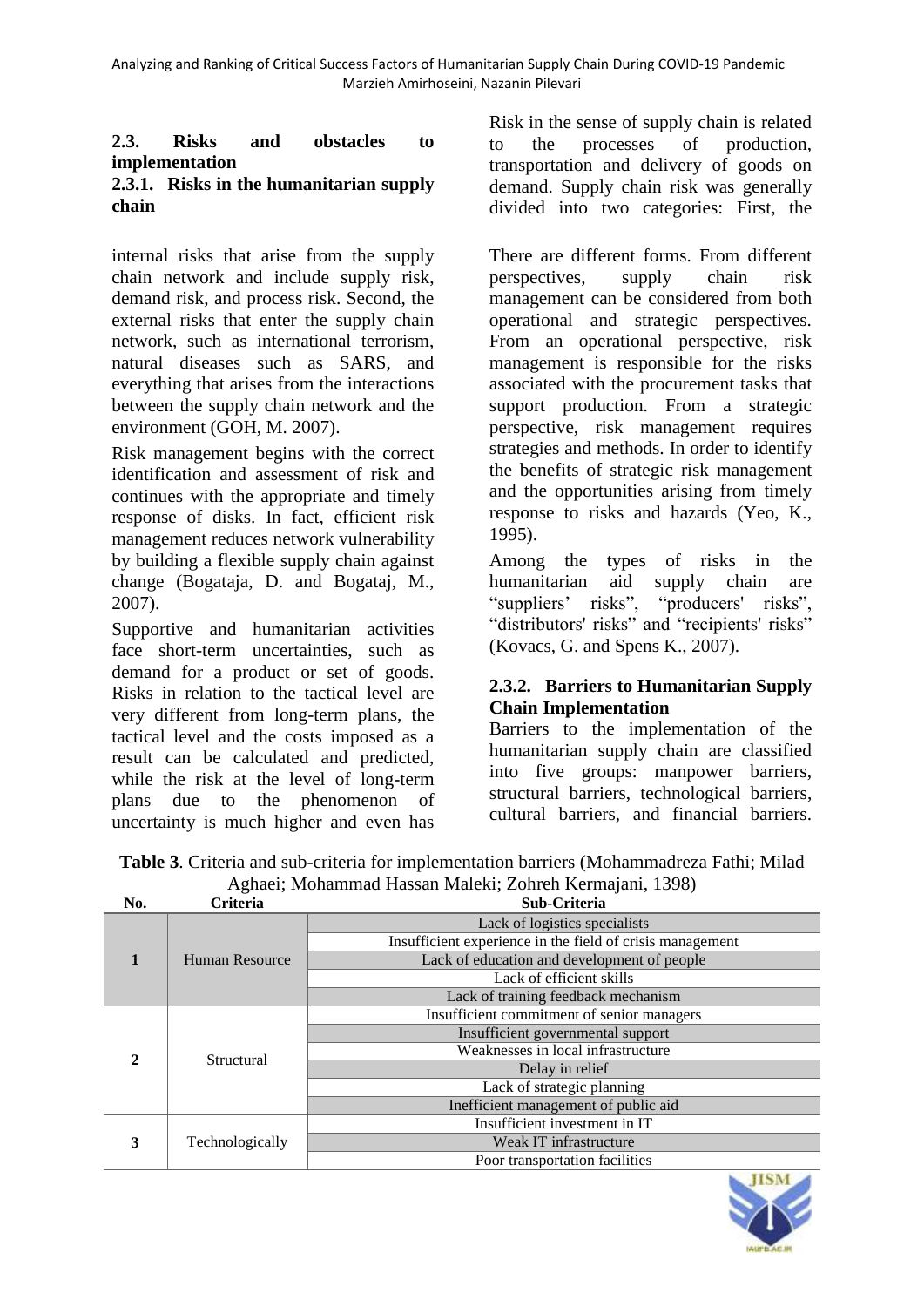|  |          | Lack of quick warning                              |
|--|----------|----------------------------------------------------|
|  |          | Incompatibility of information systems             |
|  |          | Poor coordination and information exchange         |
|  |          | Lack of recognition of the importance of logistics |
|  | Cultural | Misbehavior of Relief workers                      |
|  |          | Lack of freedom to share and create knowledge      |
|  |          | Competition between aid agencies                   |
|  |          | Failure to meet needs                              |
|  | Finance  | Inaccuracy of needs assessment                     |
|  |          | Lack of budget estimates                           |
|  |          | Lack of estimated costs                            |
|  |          | Ineffectiveness of financial estimation            |

### **2.4. Covid-19**

This new disease is a disease that can be transmitted from animal to human, but the ways of transmission, animal reservoirs, ways of prevention, precise clinical considerations have not been determined yet and need further studies. Also, there is no suitable vaccine and treatment for it, so having high clinical suspicion and avoiding contact with fever patients and patients with respiratory symptoms has a very important role in the prevention and control of this disease. Covid-19 is a common disease between humans and animals. It is considered to be genotypically and serologically positive in four types of alpha, beta, and RNA and about 30 types of coronavirus are common in humans, mammals and birds. The human Corona viruses are alpha and beta viruses (Farshid danesh, Somayeh ghavidel, 2020).

The World Health Organization declared it as a global pandemic in March 2020, but the world is still confused about the aftermath of COVID-19. Originating in China, the disease has spread rapidly

## **3. Suggested Model**

Factors influencing the success of the supply chain and humanitarian include the organizational environment and technology.

around the world, prompting tough action by world governments.

Coronavirus (Covid-19) is a causative agent of SARS COV2 and a potentially fatal disease of global public health concern. Due to the large number of infected people exposed to the aquatic market in Wuhan, China. It is possible that Covid-19 is common between humans and animals (Chen Zheng, Junru Zhang, 2021). Coronaviruses (from the order Nidovirals, the Cronaviridae family and the subfamily Orthochronovirinae) are spherical (0.036 nm in diameter) and coated with spherical appendages on their surface that give them the appearance of a solar corona (Candy Lim Chiu, Yicong Sha, 2020). COVID-19 is an acute respiratory syndrome that is the most important way to diagnose is PCR. In early December 2019, the Covid-19 first spread to China and then to the rest of the world. Identification, quarantine, and patient care began, and relationships were restricted to prevent human-to-human transmission of the virus (Yasmin A-MALIK, 2020).

Choosing the resilient supplier affects the organization in terms of the risks involved in the environment as well as the implementation barriers, and ultimately the Covid 19 pandemic affects all six factors.

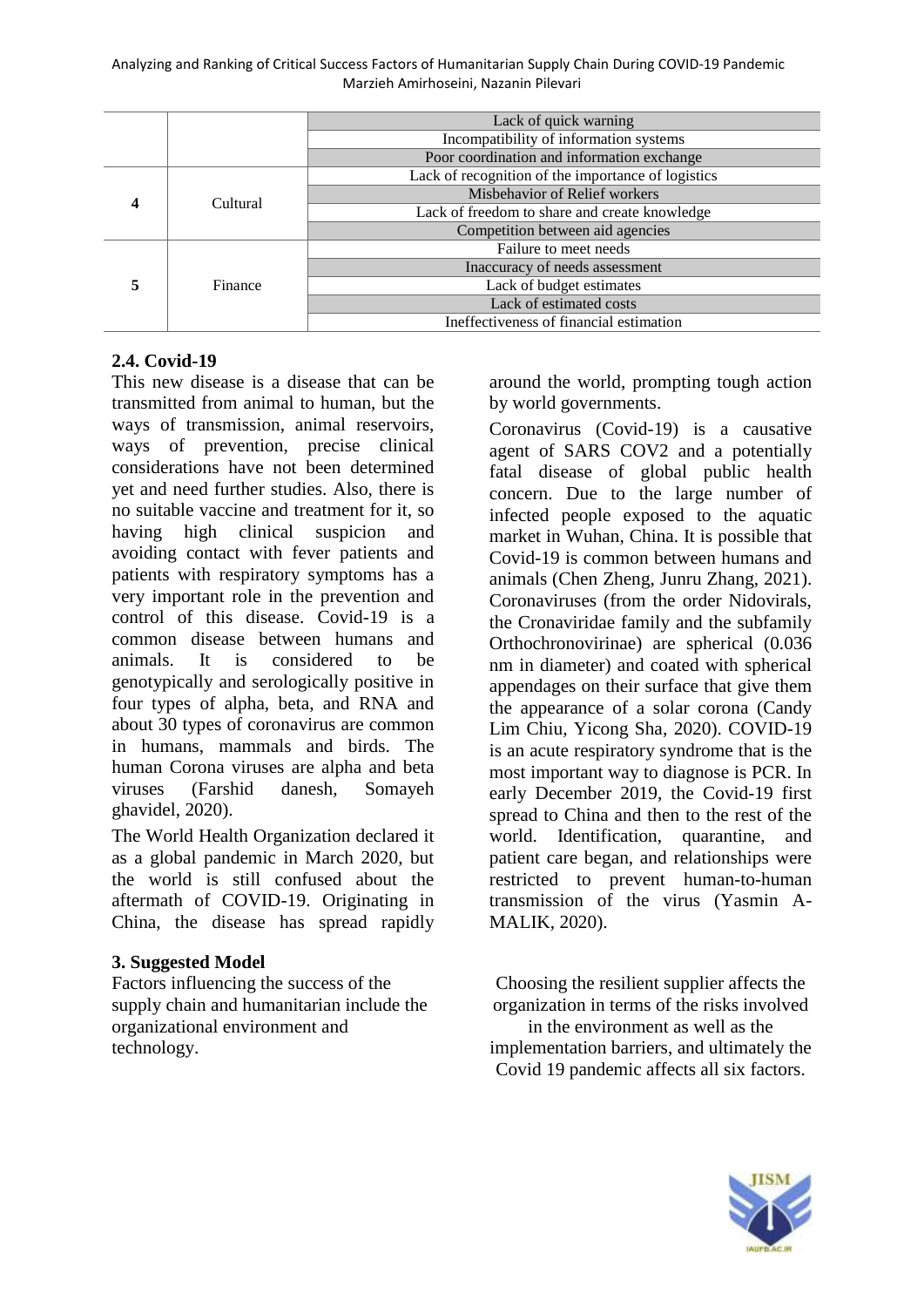

**Figure 1**. Conceptual model

## **4. Research Method**

Since the purpose of this study is to "investigate the effect of resilient supplier selection on the success of the humanitarian supply chain in the COVID-19 pandemic", its results can be used in Red Cross, Rescue and Crisis Management to increase disaster preparedness and humanitarian logistics efficiency.

Therefore, it is a kind of applied research. The present study falls into the category of descriptive survey research because it examines and recognizes more the relationships between variables in the existing conditions. In this study, the statistical community of experts are familiar with the concepts of supply chain and new approaches, both theoretically and practically in the academic field and rescue and crisis management organizations.

The sampling method in this study is judgmental and purposeful. Due to the novelty of the humanitarian supply chain, six experts in this field have access. The

issue of humanitarian supply chains is a new one and the number of experts available in this field is limited.

In this study, in order to collect data, two methods of interview and questionnaire were used. To write research literature, the method of scientific journals and articles and various scientific databases on the Internet has been used. In this research, three questionnaires have been used to collect information. The researcher has used three computational methods, SAVARA, DIMTEL and AHP.

## **5. Research findings (Results)**

**5.1**. The affecting criteria on supplier selection, which in the first stage are prioritized according to the collective agreement of the opinions of experts. According to the experts, the productiontechnical criteria, as the first priority and response-support, as the second priority is taken in industrial units by the rate of supplier selection in resilient supply chain. In this section, the weight of these two criteria is calculated using the SWARA method.

|                             |      | - |     |              |
|-----------------------------|------|---|-----|--------------|
| <b>Production-Technical</b> | -    |   |     |              |
| <b>Response-Support</b>     | ).26 |   | 794 | $44'_{\sim}$ |

**Table 4.** Criteria weights

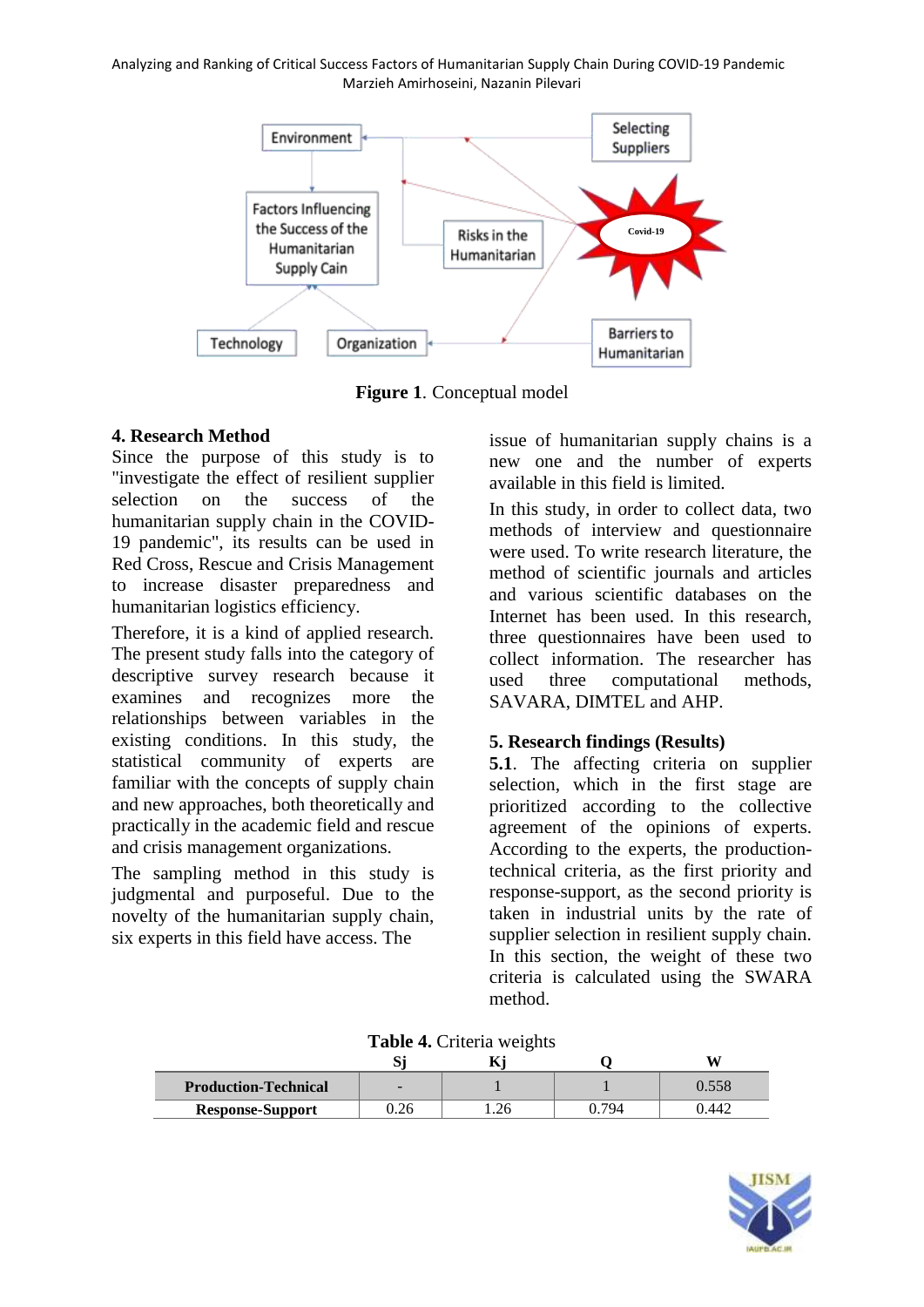The calculations are as follows: in the first step, 6 research experts were asked to express the importance of the Response-Support criteria compared to the Production-Technical criteria in the questionnaire, then the average of the importance was calculated to be 0.26.

In the second step we have to calculate the value of Kj. To calculate the value of Kj, we have to add S<sub>i</sub> to the number one.

$$
Kj = Sj + 1 = 0.26 + 1 = 1.26
$$

In the third step, the amount of raw weight (qj) is calculated. Which is obtained from the following relation:

$$
q_j = q_{j-1} / K_j = 1/1.26 = 0.794
$$

In the fourth step, the weight of each criteria is obtained by normalizing the values of raw weight, which in order to normalize, each raw weight must be divided by the total raw weights.

**5.2.** In the second stage, using the Dimethyl method, we evaluate the relationships between barriers to the implementation of the humanitarian supply chain form 0 to 4:  $(0=$  no effect,  $1=$  low effective impact,  $2=$  low impact,  $3=$  high impact, 4= high effective impact) has been used.

In order to form a direct communication matrix, opinions from 6 experts have been used. The direct communication matrix consists of the arithmetic mean of the opinions of these 6 experts and is given in Table 5.

| Table 5. Direct communication matrix |
|--------------------------------------|
|--------------------------------------|

|                        | Human<br><b>Resource</b> | <b>Structural</b> | <b>Technologically</b> | <b>Cultural</b> | <b>Finance</b> |
|------------------------|--------------------------|-------------------|------------------------|-----------------|----------------|
| <b>Human Resource</b>  |                          | 2.667             | 2.667                  | 3.5             | 3.167          |
| <b>Structural</b>      | 2.667                    |                   |                        | 2.667           | 3.167          |
| <b>Technologically</b> | 2.5                      | 2.667             |                        | 2.333           | 2.833          |
| <b>Cultural</b>        |                          | 2.667             | 2.833                  |                 | 2.667          |
| <b>Finance</b>         | 3.333                    | 3.167             | 3.333                  | 3.167           |                |

After the formation of the direct communication matrix, normalization must take place. In other words, to normalize the sum of rows and columns, the direct communication matrix is

calculated and then the largest number is selected and the direct communication matrix elements are divided by the largest number that the normal matrix is given in Table 6.

|                        | Human<br><b>Resource</b> | <b>Structural</b> | <b>Technologically</b> | <b>Cultural</b> | <b>Finance</b> |
|------------------------|--------------------------|-------------------|------------------------|-----------------|----------------|
| <b>Human Resource</b>  |                          | 0.205             | 0.205                  | 0.269           | 0.244          |
| <b>Structural</b>      | 0.205                    |                   | 0.231                  | 0.205           | 0.244          |
| <b>Technologically</b> | 0.192                    | 0.205             |                        | 0.179           | 0.218          |
| <b>Cultural</b>        | 0.256                    | 0.205             | 0.218                  |                 | 0.205          |
| <b>Finance</b>         | 0.256                    | 0.244             | 0.256                  | 0.244           |                |

The total communication matrix is then calculated, which is given in Table 7.

**Table 7.** Total Communication Matrix (TC)

|                       | <b>Human</b><br><b>Resource</b> | <b>Structural</b> | <b>Technologically</b> | <b>Cultural</b> | <b>Finance</b> |
|-----------------------|---------------------------------|-------------------|------------------------|-----------------|----------------|
| <b>Human Resource</b> | 1.547                           | 1.679             | 1.753                  | 1.778           | .776           |
| <b>Structural</b>     | 1.663                           | .457              | 1.715                  | 1.679           | .722           |

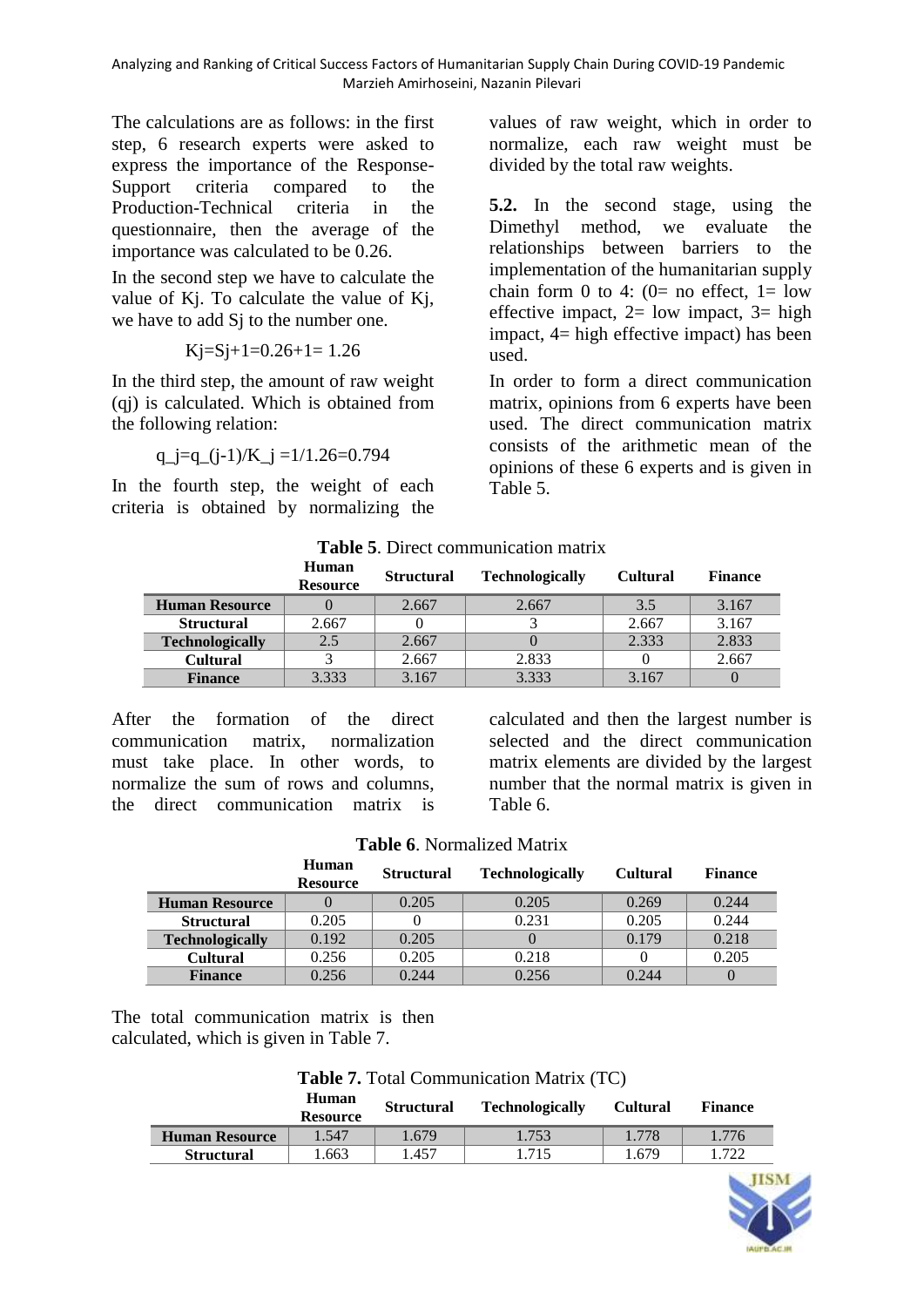| <b>Technologically</b> | 1.529 | 1.505 | .400 | 1.535 | 577   |
|------------------------|-------|-------|------|-------|-------|
| Cultural               | .642  | . 589 | 667  | 1.471 | 0.657 |
| <b>Finance</b>         | l.850 | .802  | .889 | .860  | .683  |

Then, based on the values of  $D + R$  and  $D$ -R, the coordinate axis is formed, in which the X axis is the  $D + R$  and the Y axis is the D-R. Each index is specified on the coordinate axis, which is shown in the form of the causal diagram. Accordingly,

the indices above the X-axis have a positive D-R that has a causal aspect, and the indices below the X-axis have a negative D-R that has a defective aspect.

|                        | <b>Table 8.</b> D & R Values |       |        |          |                      |
|------------------------|------------------------------|-------|--------|----------|----------------------|
|                        | D                            | R     | $D+R$  | D-R      | <b>Criteria Type</b> |
| <b>Human Resource</b>  | 8.534                        | 8.230 | 16.764 | 0.303    | Cause                |
| <b>Structural</b>      | 8.235                        | 8.032 | 16.268 | 0.203    | Cause                |
| <b>Technologically</b> | 7.546                        | 8.424 | 15.969 | $-0.878$ | Effect               |
| <b>Cultural</b>        | 8.025                        | 8.323 | 16.348 | $-0.297$ | Effect               |
| <b>Finance</b>         | 9.084                        | 8.415 | 17.499 | 0.669    | Cause                |



**Figure 2.** Effects Diagram

**5.3.** The third stage is to identify and prioritize the factors influencing the success of the humanitarian supply chain through the Analytic Hierarchy Process (AHP), where is applied one of the most comprehensive systems designed for multi-criteria decision making, introduced by Thomas L. (Saati, 1980). The purpose of

using the hierarchical analysis process is to identify the preferred options and also to determine the ranking of the options by simultaneously considering all the decision criteria. Therefore, for any pairwise comparison, a number from 1 to 9 is assigned.

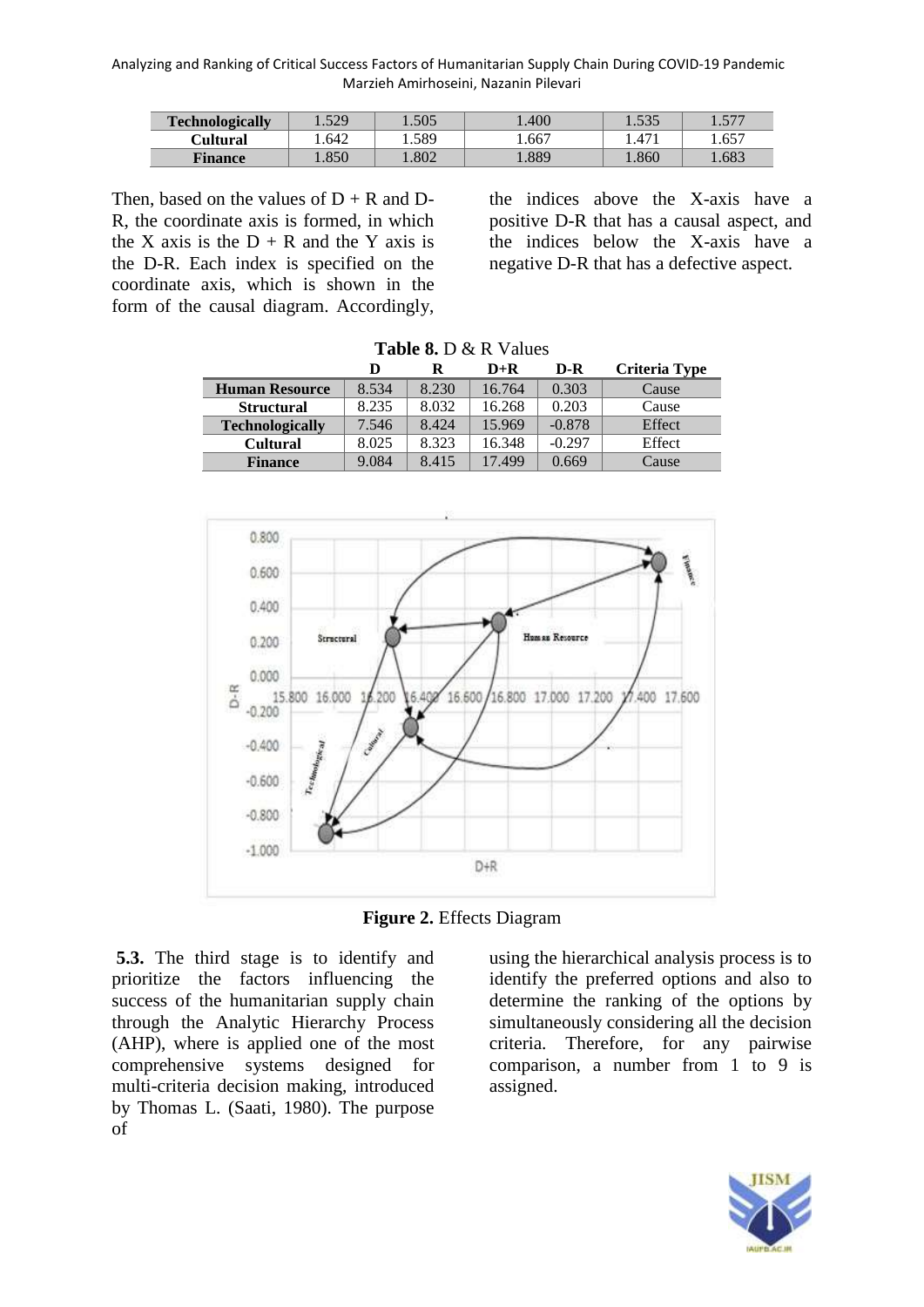In this section, using the AHP method, the weight of the criteria and then the subcriteria of Table 9 are calculated.

| <b>Sub-Criteria Code</b> | Sub-Criteria                  | <b>Criteria</b><br>Code | <b>Criteria</b> |
|--------------------------|-------------------------------|-------------------------|-----------------|
| $\mathbf{A1}$            | Resource management           |                         |                 |
| A2                       | Senior Management             |                         |                 |
| A3                       | Strategy and planning         | $\overline{A}$          | Environment     |
| AA                       | <b>Organizational Culture</b> |                         |                 |
| A <sub>5</sub>           | Evaluation                    |                         |                 |
| A6                       | Support                       |                         |                 |
| B1                       | Cultural                      |                         |                 |
| B <sub>2</sub>           | Economy                       |                         |                 |
| B <sub>3</sub>           | Geographical                  | B                       | Organization    |
| <b>B4</b>                | Technologically               |                         |                 |
| B <sub>5</sub>           | Legal-political               |                         |                 |
| C1                       | <b>Information Systems</b>    | $\subset$               |                 |
| C <sub>2</sub>           | <b>Technology Education</b>   |                         | Technology      |

then to determine the weight of the factors, first the pairwise comparisons of the

criteria and then the pairwise comparison of the sub-criteria are formed.

**Table 10.** Parallel Comparison of Criteria

|   | в     | c     |
|---|-------|-------|
|   | 0.283 | 0.430 |
| в |       | 3.072 |
| r |       |       |

To extract the weight from the pairwise comparison matrix of Table10, first the model was drawn in Expert Choice software and then the pairwise comparisons were entered into the software, the final result of the weight of

the main criteria is shown in Figure 3. The results show that organization (B) with a weight of 0.612 is ranked first, technology (C) with a weight of 0.252 is ranked second and environmental attention (A) with a weight of 0.180 is ranked third.



**Figure 3.** Relative Weight of Criteria

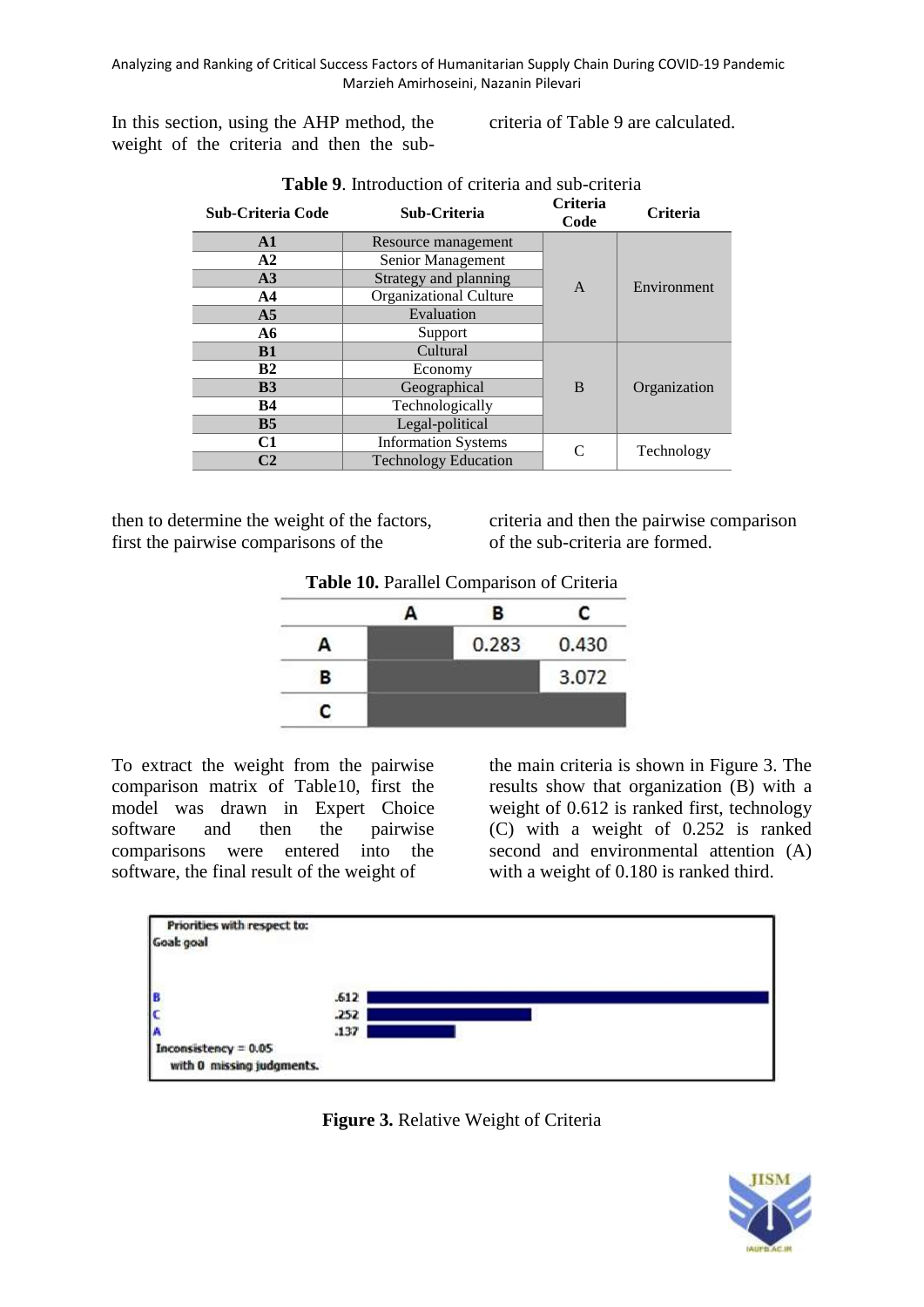main criterion by the weight of their subcriteria and they entered the expert software to calculate the weight. The results are shown in Figure 4.

The final weight of the sub-criterion is obtained by multiplying the weight of the



**Figure 4.** The Final Weight

Results show that, among 13 sub - criteria, technological (B4) is ranked first with 0.239 weight Has earned. Technology

# **6. References**

[1] Ahmad Jafarnejad, Hamid Hashemi partrodi and Hamidreza talaie,2017 Zheng, Chen & Zhang, Junru, 2021. "The impact of COVID-19 on the efficiency

[2] Bogataja, D. and Bogataj, M., 2007, "Measuring the Supply Chain Risk and Vulnerability in Frequency Space", The International Journal of Production Economics, Vol. 108, No. 1.

[3] Charles, A., "Improving the design and management of agile supply chains: feedback and application in the context of humanitarian aid". From ohttp://ethesis.inptoulouse.fr/archive/0000 1333/01/charles.pdf4 2010 (retrieved 04.01.14),2010

[4] Cozzolino, A., "Humanitarian Logistics: Cross-sector Cooperation in Disaster Relief Management", Springer, Heidlelberg, New York, 2012

education (C2) with a weight of 0.158 is ranked second and economic (B2) with a weight of 0.137 is ranked third.

[5] Chandra prakaikul W. (2010) "Humanitarian supply chain management:

Literature review and future research", 2nd International Conference of Logistic & Transport.

[6] Chen Zheng, Junru Zhang, 2021. "The impact of COVID-19 on the efficiency of microfinance institutions". International Review of Economics and Finance.

[7] Candy Lim Chiu, Yicong Sha 2020., Exploring the Challenges and Future Development of Humanitarian Logistics in China: SARS, H1N1, And COVID-19

[8] COVID Yasmin A-MALIK, 2020. Properties of Coronavirus and SARS- $COV-2.$ 

[9] da Costa, S. R. A., Campos, V. B. G., & de Mello Bandeira, R. A. (2012). Supply chains in humanitarian operations: cases and analysis. Procedia-Social and Behavioral Sciences,54, 598-607.

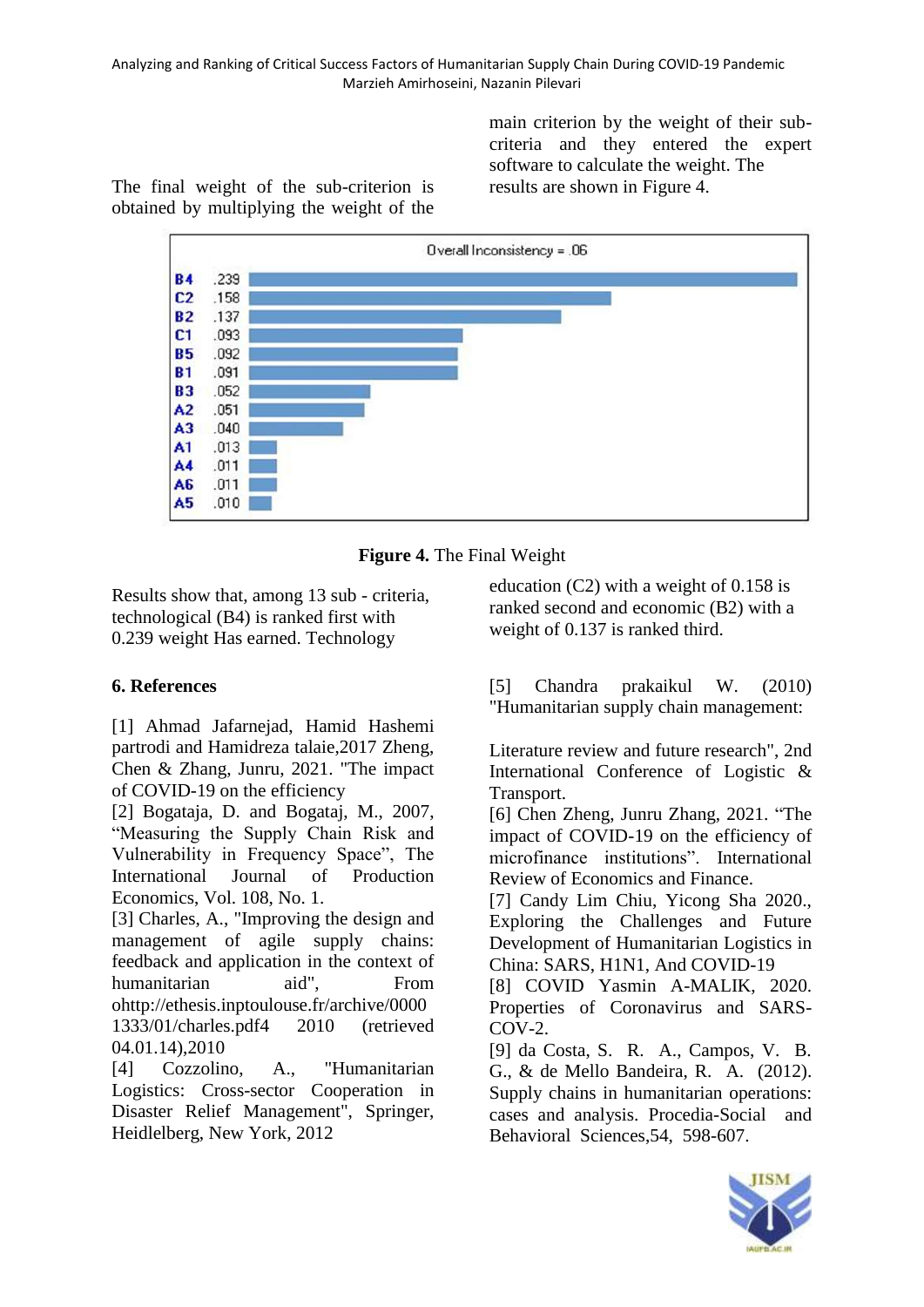[10] Farshid Danesh, Somayeh Ghavidel, 2020," Coronavirus: Scientometrics of 50 Years of Global Scientific Productions". Iranian Journal of Medical Microbiology, Volume:14 Issue: 1, 2020.

[11] Goh, M., 2007, "A Stochastic Model for Risk Management in Global Supply Chain Network", The European Journal of Operational Research, Vol. 30, No.1.

[12] Iman Ghasemian Sahebi, Alireza Arab, Mohammad Reza Sadeghi Moghadam, 2017." Analyzing the barriers to humanitarian supply chain management: A case study of the Tehran Red Crescent Societies".

[13] Kabgani Mohammad Hosein, Shahbandarzadeh Hamid. /Quantitative Analysis Criteria for Selecting Suppliers in The Resilience Supply Chain Using Multi Criteria Decision Making Techniques,' spring 2019 , Volume 23 , Number 90 ; Page(s) 115 To 140.'

[14] Kristianto, Y., Gunasekaran, A., Helo, P., & Hao, Y. (2014). A model of resilient supply chain network design: A two-stage programming with fuzzy shortest path. Expert systems with applications, 41(1), 39-49.

[15] Kovacs, G. and Spens, K., 2007, "Humanitarian Logistics in Disaster Relief Operations", International Journal of Physical Distribution and Logistics Management, Vol. 29, No. 12.

[16] Microfinance institutions," International Review of Economics & Finance, Elsevier, vol. 71(C), pages 407- 423

[17] Mohammad Reza Sadeghi Moghadam, Hossein Safari, Reza Barani Beyranvand, 2019" Performance assessment of humanitarian supply chain by using gray approach", http://dx.doi.org/10.22108/jpom.2018.101 917.1016

[18] Mohamad Hosein Kabkani And Hamid Shahb Andarzadeh, 2019. Quantitative analysis of the criteria

selection criteria in the supply chain using multi-criteria decision-making techniques.

[19] Mohammad Reza Fathi; Milad Aghaei; Mohammad Hassan Maleki; Zohreh Kermajani,2019. Provide a framework for identifying and ranking the barriers to implementation of the humanitarian supply chain using the D - ANP, https://civilica.com/doc/980950.

[20] Motor-fuel supply chain. International Journal of Disaster Risk Reduction 24 312–325.Kebin Deng, Feng Lin,2021The Fiscal-Budget Flexibility and the Expansion of COVID-19

[21] N. Pilevari, S. M. Seyed hosseini and J. Jassbi, "Fuzzy logic Supply Chain Agility Assessment methodology," 2008 IEEE International Conference on Industrial Engineering and Engineering Management, Singapore, 2008, pp. 1113- 1117, doi: 10.1109/IEEM.2008.4738043.

[22] Nazanin Pilevari, 2016, The effect of information systems on the supply chain sustainability using DEMATEL method

[23] Ponomarov, S. Y., & Holcomb, M. C. (2009). Understanding the concept of supply chain resilience. The international journal of logistics management, 20(1), 124-143

[24] Pettit, T. J., Croxton, K. L., & Fiksel, J. (2013). Ensuring supply chain resilience: development and implementation of an assessment tool. Journal of business logistics, 34(1), 46-76.

[25] Schiffling and Piecyk, 2014." Performance measurement in humanitarian logistics: a customer-oriented approach ؛December", DOI: 10.1108/JHLSCM-08- 2013-002

[26] Sawik, T. (2013). Selection of resilient supply portfolio under disruption risks.Omega, 41(2), 259-269.

[27] Yeo, K., 1995, "Strategy for Risk Management through Problem Framing in Technology Acquisition", International Journal of Project Management.